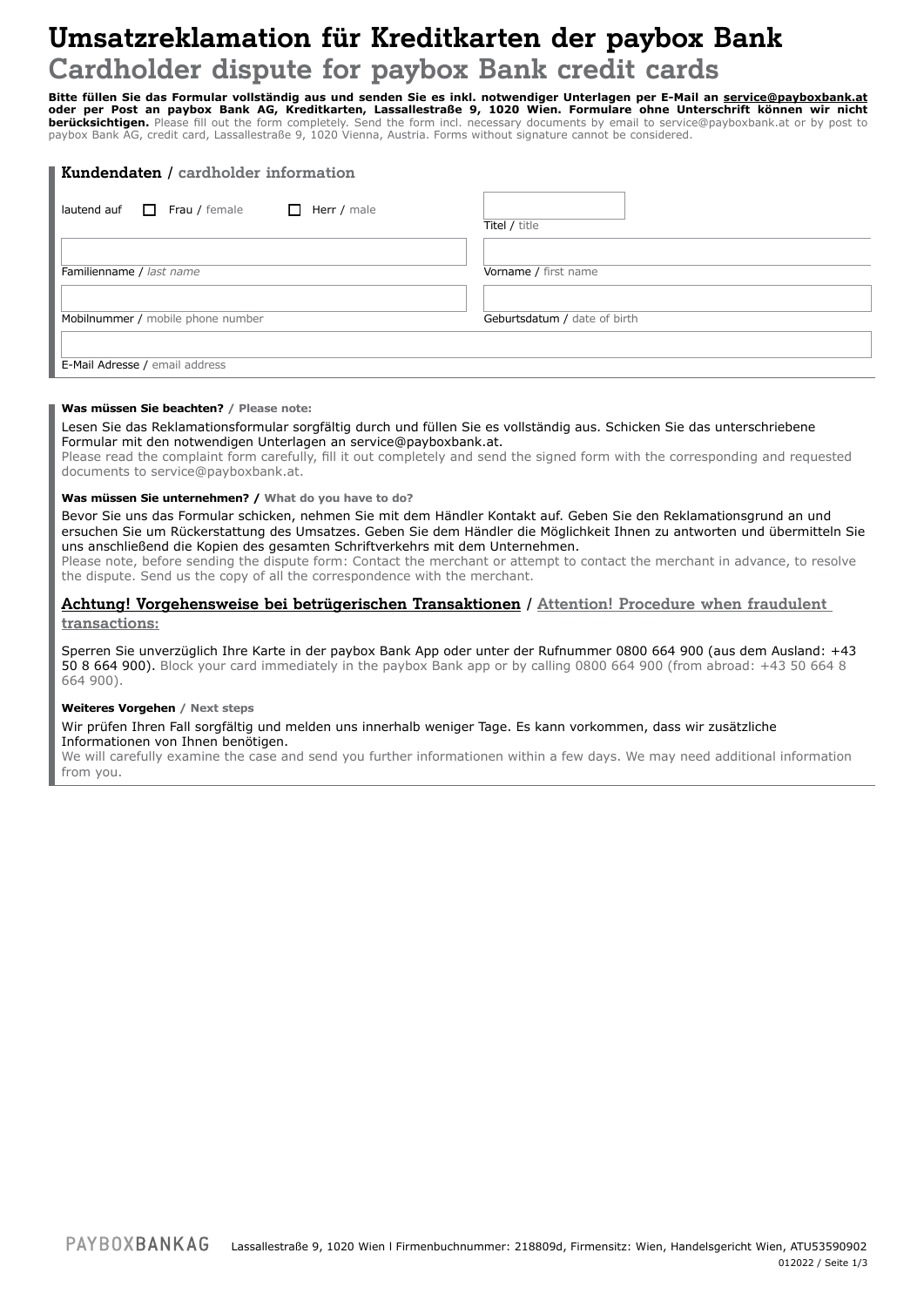# **Umsatzreklamation für Kreditkarten der paybox Bank Cardholder dispute for paybox Bank credit cards**

|   | ardifficiel dispute for baybox pails cleaft cards<br>Karten-ID / card-ID<br>Die Karten-ID finden Sie auf der Rückseite Ihrer Kreditkarte.                                                                                                                                                                                                                                                                                                                                                                                                                                                                                                                                                                                                                                                                                                                         | oder / or |
|---|-------------------------------------------------------------------------------------------------------------------------------------------------------------------------------------------------------------------------------------------------------------------------------------------------------------------------------------------------------------------------------------------------------------------------------------------------------------------------------------------------------------------------------------------------------------------------------------------------------------------------------------------------------------------------------------------------------------------------------------------------------------------------------------------------------------------------------------------------------------------|-----------|
|   | You can find the card ID on the back of your credit card.<br>Kartennummer / credit card number                                                                                                                                                                                                                                                                                                                                                                                                                                                                                                                                                                                                                                                                                                                                                                    |           |
|   | 5497<br>47xx xxxx<br>Bitte tragen Sie die letzten vier Stellen Ihrer Kartennummer ein.<br>Please enter the last four digits of your credit card number.                                                                                                                                                                                                                                                                                                                                                                                                                                                                                                                                                                                                                                                                                                           |           |
|   | <b>Transaktionsdaten / transaction information</b>                                                                                                                                                                                                                                                                                                                                                                                                                                                                                                                                                                                                                                                                                                                                                                                                                |           |
|   | Händlername / merchant<br>Kaufdatum / transaction date                                                                                                                                                                                                                                                                                                                                                                                                                                                                                                                                                                                                                                                                                                                                                                                                            |           |
|   |                                                                                                                                                                                                                                                                                                                                                                                                                                                                                                                                                                                                                                                                                                                                                                                                                                                                   |           |
|   | Betrag EUR / amount in EUR<br>Ggf. Betrag in Originalwährung / amount in original currency                                                                                                                                                                                                                                                                                                                                                                                                                                                                                                                                                                                                                                                                                                                                                                        |           |
|   | Reklamationsgrund / reason for dispute:<br>Kreuzen Sie den zutreffenden Reklamationsgrund an. Senden Sie uns eine Kopie Ihrer Kreditkartenabrechnung oder eine Um-<br>satzauflistung zu. Markieren Sie die entsprechende Transaktion mit einem "X". Bitte verwenden Sie dazu keinen Textmarker.<br>Please mark the applicable dispute reason in the list below. Send us a copy of your credit card statement and underline the<br>disputed transaction or mark it with an "X". Please don't use marker pens.<br>Ich habe keine Warenlieferung bzw. keinen Service erhalten. (Beilage: detaillierte Waren- bzw. Servicebeschreibung, Schriftverkehr mit<br>dem Händler, Auftragsbestätigung). I have not received the goods or services (Attachment: a detailed description of purchased goods/<br>services, correspondence with the merchant, order confirmation) |           |
|   | Ich habe die falsche (nicht wie beschrieben) Ware erhalten bzw. wurde mir eine defekte/gefälschte Ware geliefert. (Beilage: detaillierte<br>Waren- bzw. Servicebeschreibung, Schriftverkehr mit Händler, Auftragsbestätigung)<br>The wrong (not as described) goods were delivered to me or defective/counterfeit goods. (Attachment: detailed description of purchased<br>and delivered goods/services, correspondence with the merchant, order confirmation)<br>Bitte geben Sie zu dem oben angeführten Reklamationsgrund folgende Punkte an:<br>Please specify the above mentioned dispute reason by choosing one of the following:                                                                                                                                                                                                                            |           |
|   | Ich habe die Ware retourniert. (Beilage: Rücksendebestätigung, Korrespondenz mit dem Händler)<br>$\Box$<br>I have returned the goods to the merchant (Attachment: return confirmation, correspondence with the merchant)                                                                                                                                                                                                                                                                                                                                                                                                                                                                                                                                                                                                                                          |           |
|   | Ich konnte die Ware nicht retournieren. (Beilage: Schriftverkehr mit dem Händler)<br>口<br>I couldn't return the goods. (Attachment: correspondence with the merchant)                                                                                                                                                                                                                                                                                                                                                                                                                                                                                                                                                                                                                                                                                             |           |
|   | Ich habe den Kauf storniert, dennoch wurde der Betrag von meinem Kreditkartenkonto abgebucht. (Beilage: Schriftverkehr mit Händler,<br>Stornobestätigung mit Datum, Nachweis der Stornierung; Bestätigung des Händlers über die Stornierung)<br>I cancelled the purchase, but the amount has still been debited on my credit card account. (Attachment: correspondence with the<br>merchant)                                                                                                                                                                                                                                                                                                                                                                                                                                                                      |           |
|   | Ich habe das Abonnement oder die Mitgliedschaft fristgerecht gekündigt, dennoch erfolgten weitere Abbuchungen. (Beilage:<br>Kündigungsnachweis, Kündigungsbestätigung, Schriftverkehr mit dem Händler)<br>The membership/subscription was cancelled. (Attachment: cancellation confirmation and date)                                                                                                                                                                                                                                                                                                                                                                                                                                                                                                                                                             |           |
|   | Ich habe die zugesagte Gutschrift nicht erhalten. (Beilage zum Beispiel: Gutschriftsbeleg bzw. schriftliche Bestätigung des Händlers über<br>die Gutschriftszusage)<br>I have not received the promised/agreed refund from the merchant. (Attachment – for example: copy of credit note, written confirmation<br>of promised refund.)                                                                                                                                                                                                                                                                                                                                                                                                                                                                                                                             |           |
|   | Mir wurde ein falscher Betrag abgebucht. (Beilage: Rechnungskopie des Händlers)<br>A wrong amount has been deducted. (Attachment: copy of sales slip/invoice, receipt)                                                                                                                                                                                                                                                                                                                                                                                                                                                                                                                                                                                                                                                                                            |           |
|   | Ich habe einen Kauf getätigt, der Betrag wurde jedoch doppelt bzw. mehrmals abgebucht. (Beilage: Rechnungskopie des Händlers)<br>I authorized one purchase, but my account has been debited more than once for the same transaction. (Attachment: copy of sales slip/<br>invoice, receipt)                                                                                                                                                                                                                                                                                                                                                                                                                                                                                                                                                                        |           |
|   | Ich habe den Umsatz anderweitig (z.B.: bar) bezahlt, dennoch erfolgte eine Abbuchung auf meinem Kreditkartenkonto. (Beilage:<br>$\Box$ Zahlungsnachweis Bsp.: Rechnung, Beleg)<br>I paid the transaction by other means (cash, debit card etc.) and the amount has still been deducted from my credit card account.<br>(Attachment: proof of other payment)                                                                                                                                                                                                                                                                                                                                                                                                                                                                                                       |           |
|   | Ich möchte den Beleg anfordern.<br>I would like to request a receipt.                                                                                                                                                                                                                                                                                                                                                                                                                                                                                                                                                                                                                                                                                                                                                                                             |           |
|   | Ich habe kein Bargeld beim Geldautomaten erhalten.<br>ATM Dispute - I did not receive money.                                                                                                                                                                                                                                                                                                                                                                                                                                                                                                                                                                                                                                                                                                                                                                      |           |
| □ | Sonstige Reklamationsgründe (bitte um detaillierte Beschreibung):<br>Other reasons of complaint (please provide a detailed description):                                                                                                                                                                                                                                                                                                                                                                                                                                                                                                                                                                                                                                                                                                                          |           |
|   | Bei Verdacht auf Missbrauch / in case of suspicion of fraud:                                                                                                                                                                                                                                                                                                                                                                                                                                                                                                                                                                                                                                                                                                                                                                                                      |           |
|   | Ich habe diesen Umsatz weder getätigt noch genehmigt. Kontaktieren Sie uns bitte unverzüglich unter der Rufnummer 0800 664 900 und<br>veranlassen Sie sofort eine Kartensperre in der paybox Bank App.<br>I have neither approved nor authorized this transaction. Please contact us immediately on the serviceline: 0800 664 900 and block your<br>card in the paybox Bank app.                                                                                                                                                                                                                                                                                                                                                                                                                                                                                  |           |